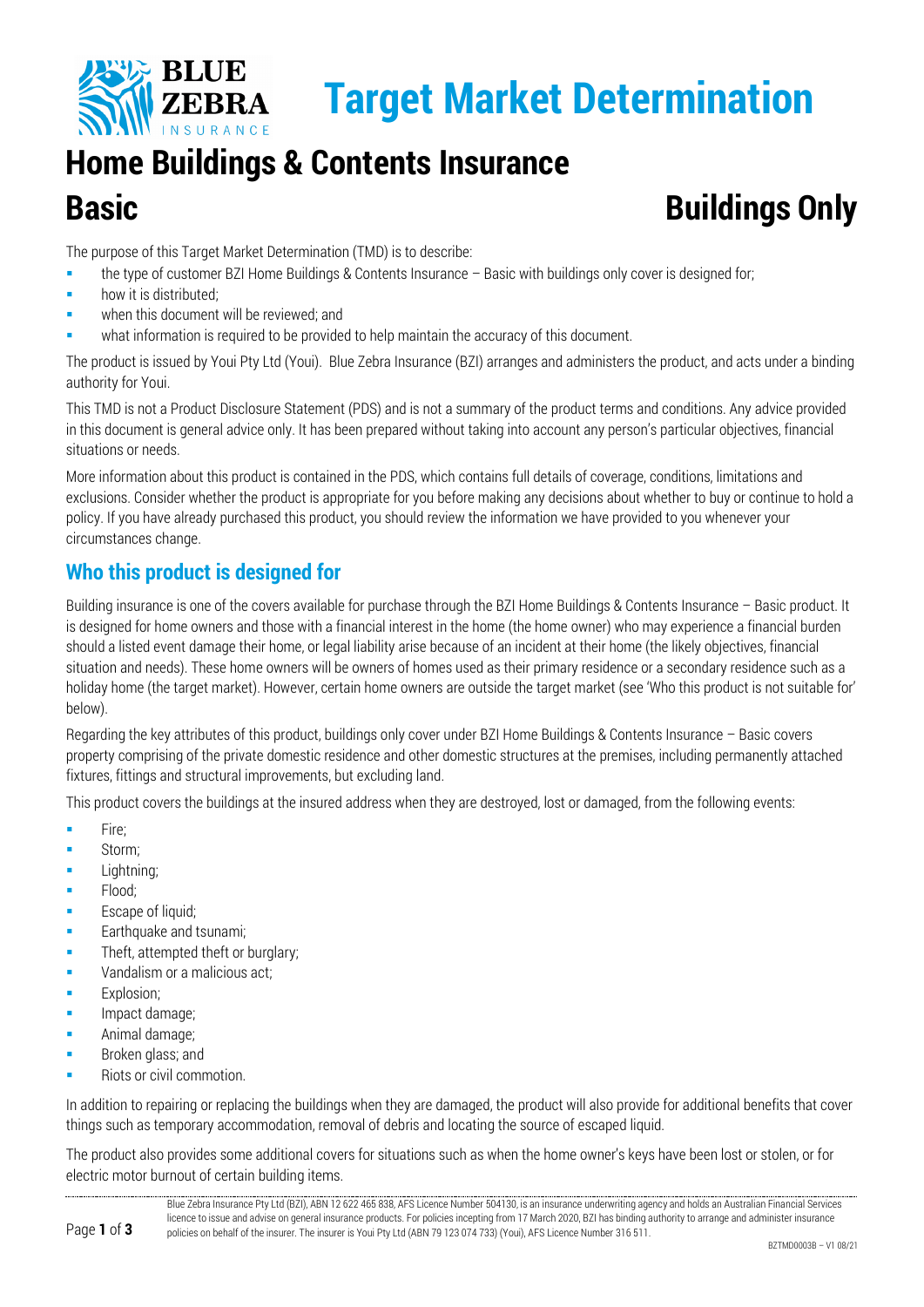

## **Target Market Determination**

#### **Home Buildings & Contents Insurance – Basic, Buildings Only**

Another key attribute of buildings only cover under the BZI Home Buildings & Contents Insurance – Basic is cover for legal liability. This provides protection to the home owner if they become liable to pay for the death of or injury to unrelated people, or damage to their property, for incidents at the home. For example, a visitor to the home trips on a rough surface, breaking their arm and holds the home owner liable for their loss of income and some out of pocket expenses while they recover.

All the above key attributes make BZI Home Buildings & Contents Insurance – Basic with buildings only cover likely to be consistent with the likely objectives, financial situation and needs of the target market because it provides cover for certain events that may result in significant damage to the customer's home, and provides coverage for the typical types of domestic structures that customers expect to be considered part of the insured property. The product also provides coverage for legal liability arising because of incidents at the home.

### **Who this product is not suitable for**

This product is not suitable for home owners whose buildings are:

- **Fig. 2** primarily rented out, on either a long term or short term basis;
- **Phonorly maintained and not in an occupiable, liveable condition;**
- part of a strata title;
- used as a hotel, motel or bed and breakfast accommodation.

#### **Distribution conditions**

BZI Home Buildings & Contents Insurance – Basic can only be purchased through an intermediary authorised by BZI. BZI has contractual arrangements with brokers (including their Authorised Representatives) who are appropriately licensed to sell their products, and as part of their licensing these brokers have adequate training to provide this product to their customers. BZI has a range of supervision and monitoring procedures, and provides training and support regarding the process to follow for getting quotes for this product and administering the policies once purchased.

When completing a quote, the BZI processes include a number of questions that enable the collection of information that help to determine if the applicant is within the target market for this product, if we will insure them and their buildings, and for what premium and excess. The customer should always answer these questions accurately and check with their intermediary if they are not sure what a question means.

These conditions make it likely that BZI Home Buildings & Contents Insurance – Basic will only be distributed to consumers within the target market for this product because the brokers have knowledge of the policy terms and conditions, and processes are designed to identify instances where a policy is not suitable for the applicant.

#### **Reporting**

BZI (as distributor of this product and Youi's agent) collects information and prepares reports regarding sales activity, performance, claims data and complaints on a quarterly basis (at least) and provides this to Youi.

All brokers who have been authorised by BZI to sell and administer this product must report the following information to BZI, who will incorporate it within their reporting requirements to Youi:

| <b>Reportable information</b>                                                                                                                                                                    | <b>Reported by</b>           | <b>Frequency</b>                                                                                 |
|--------------------------------------------------------------------------------------------------------------------------------------------------------------------------------------------------|------------------------------|--------------------------------------------------------------------------------------------------|
| Complaints data including the number and nature of any                                                                                                                                           | <b>BZI</b>                   | Quarterly (within 10 business days of the end                                                    |
| complaints (where these have not already been raised with BZI)                                                                                                                                   | <b>Brokers</b>               | of quarter)                                                                                      |
| Any occasions where this product has been sold contrary to                                                                                                                                       | <b>BZI</b>                   | As soon as practicable after becoming aware of                                                   |
| the TMD                                                                                                                                                                                          | <b>Brokers</b>               | the matter, and no later than 10 business days                                                   |
| Any feedback, regulatory orders or directions regarding the<br>product or its distribution that are received from<br>a regulator,<br>The General Insurance Code Governance Committee, or<br>AFCA | <b>BZI</b><br><b>Brokers</b> | As soon as practicable after becoming aware of<br>the matter, and no later than 10 business days |

Where necessary, BZI may request additional information from brokers to determine if this product has been sold contrary to the TMD.